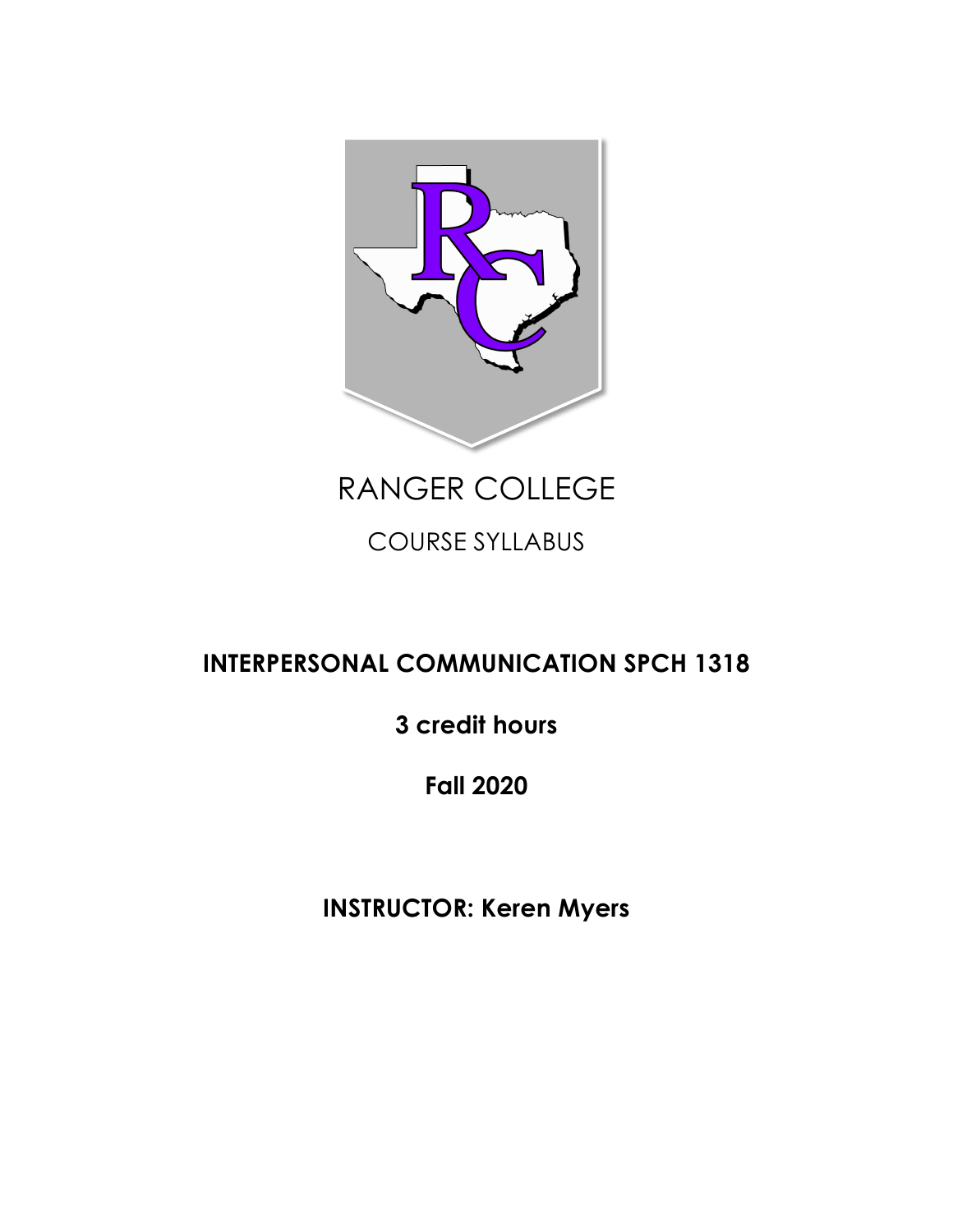#### **Instructor Information**

INSTRUCTOR: Keren Myers EMAIL: kmyers@rangercollege.edu OFFICE: Main Campus, Jameson Building PHONE: 361-228-0346: *please save this number in your phone*  HOURS: TBA

### **I. Texas Core Curriculum Statement of Purpose**

Through the Texas Core Curriculum, students will gain a foundation of knowledge of human cultures and the physical and natural world, develop principles of personal and social responsibility for living in a diverse world, and advance intellectual and practical skills that are essential for all learning.

### **II. Course Description**

*1318 – Interpersonal Communication (3 - 0) 2313045412* Application of communication theory to interpersonal relationship development, maintenance, and termination in relationship contexts including friendships, romantic partners, families, and relationships with co-workers and supervisors.

### **III. Required Background or Prerequisite**

There is no prerequisite for this course.

## **IV. Required Textbook and Course Materials**

Interpersonal Communication by Lumen Learning is the current textbook needed for this class, as well as a small journal. Other materials for this course may be found in the appropriate Unit on Blackboard. You will also need a **computer**, access to the **Internet**, Microsoft Office, and knowledge of how to operate in **MS Word and PowerPoint (or Google Docs & Slides**). Additionally, if the need presents itself, you'll need **a video recording device** (digital camera/ camcorder/ iPhone/ smart phone), and a good group of friends, family, and neighbors to help you in preparing for your speeches for video recording and submission. In the event that this occurs, further details will be posted on Blackboard, and communicated to you.

## **V. Course Purpose**

The purpose of this course is to focus on developing ideas and expressing them clearly, considering the effect of the message, fostering understanding, and building the skills needed to communicate persuasively. The course involves the command of oral, aural, written, and visual literacy skills that enable people to exchange messages appropriate to the subject, occasion, and audience.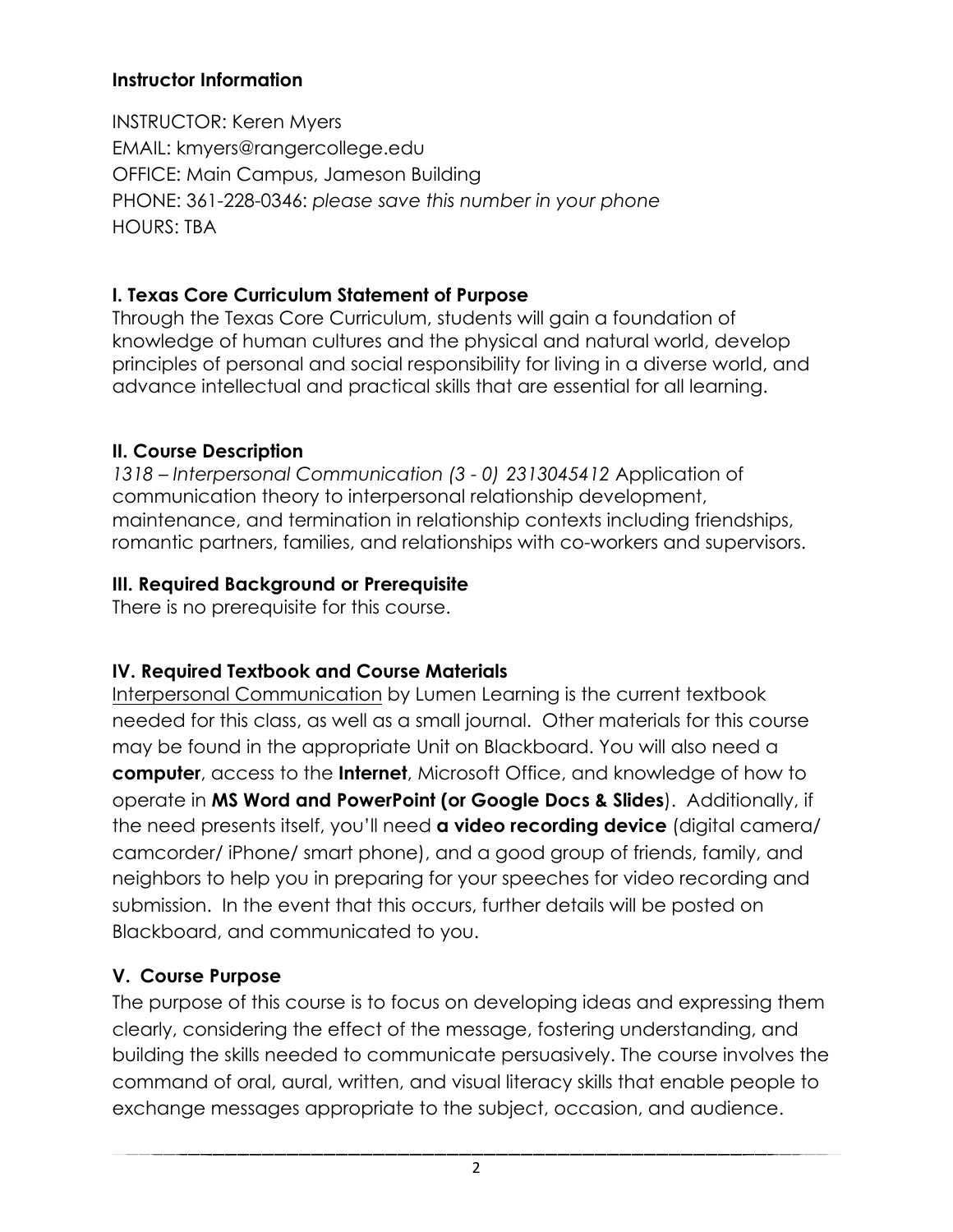### **VI. Learning Outcomes**

*Upon successful completion of this course, students will:*

- Exhibit understanding of interpersonal theories and principles.
- Demonstrate ability to analyze and critique verbal and nonverbal interactions in mediated and face-to-face contexts.
- Identify perceptual processes as they relate to self and others.
- § Demonstrate critical thinking ability by effectively researching, evaluating, and applying communication theories in oral and/or written assignments.
- § Demonstrate understanding of the relevance of cross-cultural, co-cultural, gender and age influences on human communication.
- § Demonstrate ability to identify, evaluate, and apply conflict styles and conflict management techniques in dyads and/or groups.
- Identify types of and barriers to effective listening.

#### **VII. Core Objectives**

This course meets the following of the six Core Objectives established by Texas:

☒ **Critical Thinking Skills (CT) –** Creative thinking, innovation, inquiry, and analysis; evaluation and synthesis of information

 **Communication Skills (COM) –** effective development, interpretation and expression of ideas through written, oral, and visual communication

☐ **Empirical and Quantitative Skills (EQS) –** The manipulation and analysis of numerical data or observable facts resulting in informed conclusions

**Teamwork (TW) –** The ability to consider different points of view and to work effectively with others to support a shared purpose or goal

**Social Responsibility (SR) –** Intercultural competence, knowledge of civic responsibility, and the ability to engage effectively in regional, national, and global communities

**Personal Responsibility (PR) –** The ability to connect choices, actions, and consequences to ethical decision-making

#### **VIII. Methods of Instruction & Communication**

Modes of instruction will include group work/discussion, outside class assignments, some lecture, and audio-visual materials.

Above you have my email and cell number. I will also do my best to have a class on Remind for you to join so that you can communicate with me in the most efficient way possible. If you choose to email, please know that I may take up to 48 hours to respond, and it could be longer on weekends or holidays. So, if you need an immediate answer, call/text/message via Remind  $\odot$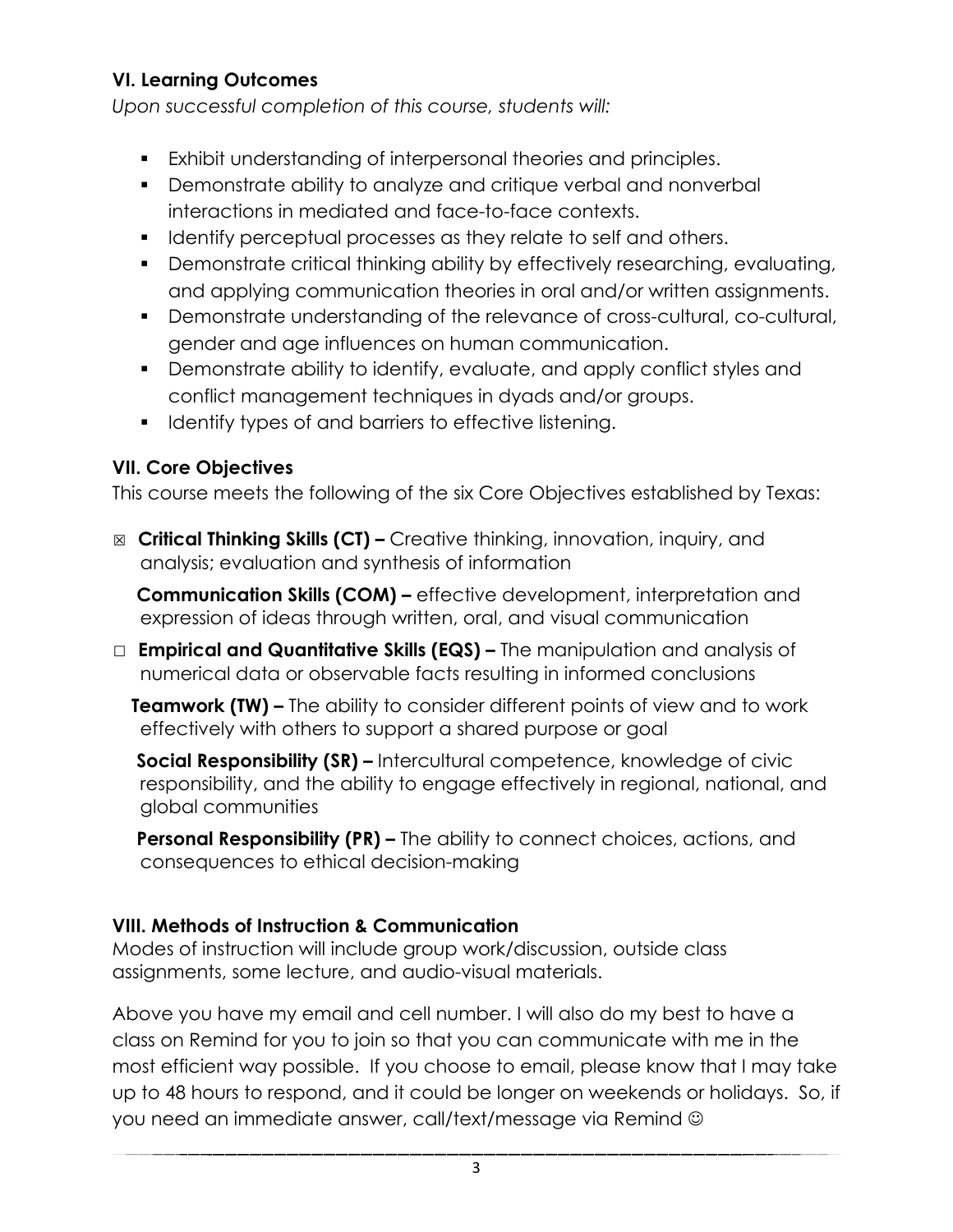### **IX. Methods of Assessment**

The course focuses on interpersonal interaction as a form of oral communication, and uses dyadic and small group interactions as well as writing skills to develop ideas; express those ideas clearly; consider the consequence of the message; promote understanding; and build the skills needed to communicate effectively. This course focuses specifically on oral communication skills as they are manifested in professional and personal relationships existing in dyads and small groups

The methods used to assess learning will include individual reflections, roleplaying, group work, projects, discussions, and exams.

### **Assessment Chart**

| <b>IPC Assessment Chart</b> |     | Quizzes        | 10pts ea.  |
|-----------------------------|-----|----------------|------------|
| Quizzes                     | 10% | Journals       | 10pts ea.  |
| <b>Journals</b>             | 30% | Group Projects | 200pts ea. |
| <b>Group Projects</b>       | 40% | Exams          | 100pts ea. |
| <b>Exams</b>                | 20% |                |            |

| What Does My Grade Mean? |  |                                                                                                                                     |
|--------------------------|--|-------------------------------------------------------------------------------------------------------------------------------------|
| A<br>$90 - 100$          |  | I understand and could teach others.<br>My work followed the instructions.<br>My effort was apparent.                               |
| в<br>$80 - 89$           |  | I mostly understood, but could use more practice.<br>My work mostly followed the instructions.<br>My effort could have been better. |
| c<br>$70 - 79$           |  | I need to ask questions for understanding.<br>My work did not completely follow instrucitons.<br>My effort needs to improve.        |
| D<br>$60 - 69$           |  | I don't really understand; I need to ask for help.<br>My work did not follow instructions.<br>My effort wasn't my best.             |
| F<br>$59 - 0$            |  | I don't understand at all; I need to ask for help.<br>My work was incomplete at best.<br>No effort was apparent on my part.         |

### **X. Course Review**

College-level course may include controversial, sensitive, and/or adult material. This is a "3-hour" course, which means that for each hour students spend in class,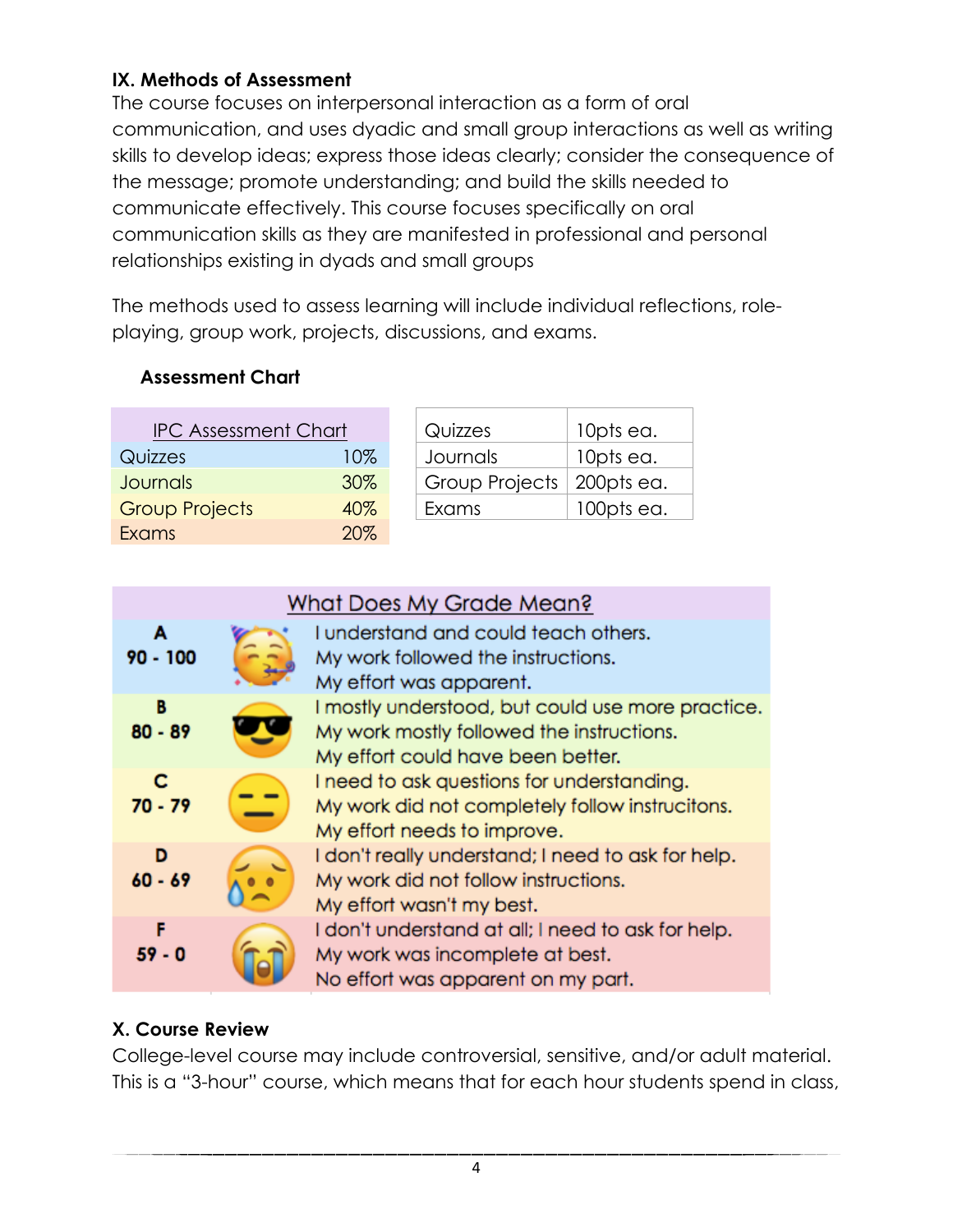they will be expected to complete about 3 hours of homework outside of class. *Students are expected to have the readiness for college-level rigor and content*.

### **Responsibility**

You are responsible for making sure you meet each deadline for each assignment this semester for this course. Late work will automatically receive a score of "zero". Please contact me ahead of time to let me know that you will be unable to complete an assignment. Emergencies concerning participation and class work *must be communicated to me at least 24 hours in advance* of class. Students will be expected to complete their course work.

#### **Participation**

*This course is offered in a hybrid face-to-face and online format*. Attendance is integral to success and learning. You are highly encouraged to provide your personal views and reflection to promote discussion. The quality of your contribution to the class will affect your grade. You may not merely show up be a warm body, and expect A's. Participation is expected to be continuous throughout the course. Neglecting to turn in assignments by their due date, apathetically participating in group discussions, or missing a key date may result in failing the course.

### **Written Assignments**

Throughout this course you will have several written assignments, some requiring more of your time than others. You are cautioned, though, not to take any assignment lightly, no matter how seemingly small. All will require your critical thinking skills, your reasoning, analysis, and research proficiency.

Chapter Quizzes & Weekly Journals – For each chapter of the text that you are required to read, there will be a corresponding 10-question quiz worth 10 points. You will have 10 minutes to complete each quiz at the beginning of each class. Each journal entry will have more specific details in their appropriate Blackboard Units.

Exams – You will have two exams, Mid-Term and Final. Please see your Course Schedule for details.

Participation / Discussions – Since this is an interpersonal communication course, you will be expected to interact with your classmates. Expect regular FlipGrid discussions as well as Zoom class and assigned group meetings

Case Study Videos – During this course you will be asked to view and review either a video segment OR a written-format communication scenario and compose a four-paragraph *minimum* journal entry. Each subsequent entry will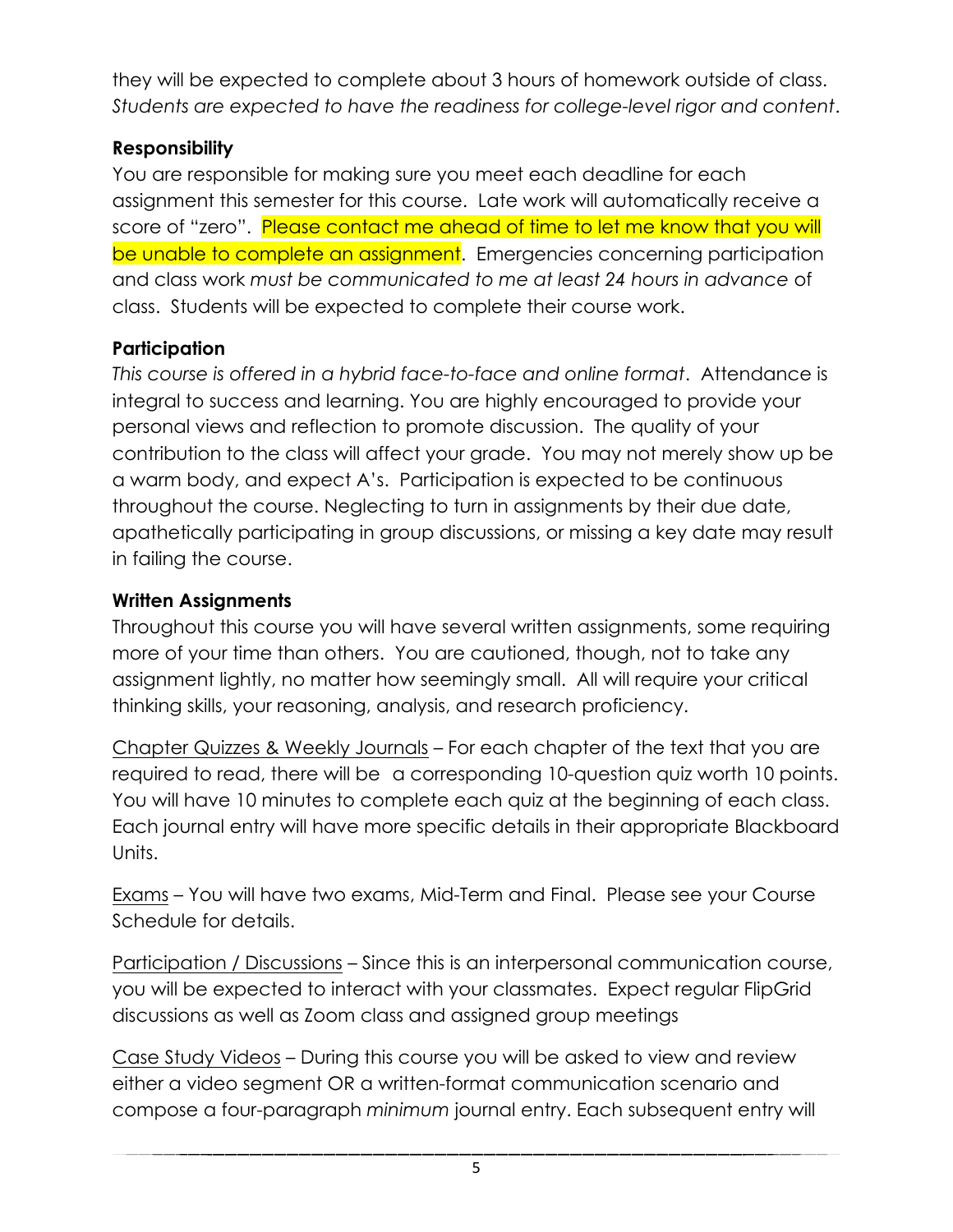get progressively longer as you continually apply additional chapter content to your analyses. Use your knowledge and apply chapter content as you analyze these speeches.

Group Project – In groups, you will research an assigned topic, expanding to our course's content. You will compile your findings in a presentation format in order to complete the assignment. Please see addendum for additional information.

Group Presentation – In addition to a non-cumulative final exam, you will also have a final project panel presentation. You will present with your partner the findings of your assigned research topic. Please also see addendum for additional information.

#### **Extra Credit**

Students will have the opportunity to earn 50 points of extra credit by viewing and critiquing one of the following films:

*Babette's Feast Casablanca Children of a Lesser God Fiddler on the Roof Guess Who's Coming to Dinner(1967)* *Life Is Beautiful Nell Upstairs Downstairs West Side Story*

#### Paper Structure**:**

You should write a 6-page (minimum/maximum) analysis (half page introduction, one page analysis per main point, and half page conclusion).

- 1.Introduction: Be sure to include an attention-getter, preview statement, and transition into your first main point.
- 2.Body: Be sure to include five main points that tie specific examples from the film to five concepts and processes (of your choosing) discussed in class and in the textbook, transitions between each point, and a transition to the conclusion.
- 3.Conclusion: Be sure to include a summary of main points, restatement of main ideas, and concluding remarks that leave us with a memorable ending.

Be sure to fully describe the concepts and processes in the paper and be as specific as possible in your paper when you offer examples from the film to represent these concepts and processes. Assume that you are writing this paper for someone who is not familiar with the film or the concepts and processes, but do not do a detailed plot summary or tell me whether you thought the film was good or not.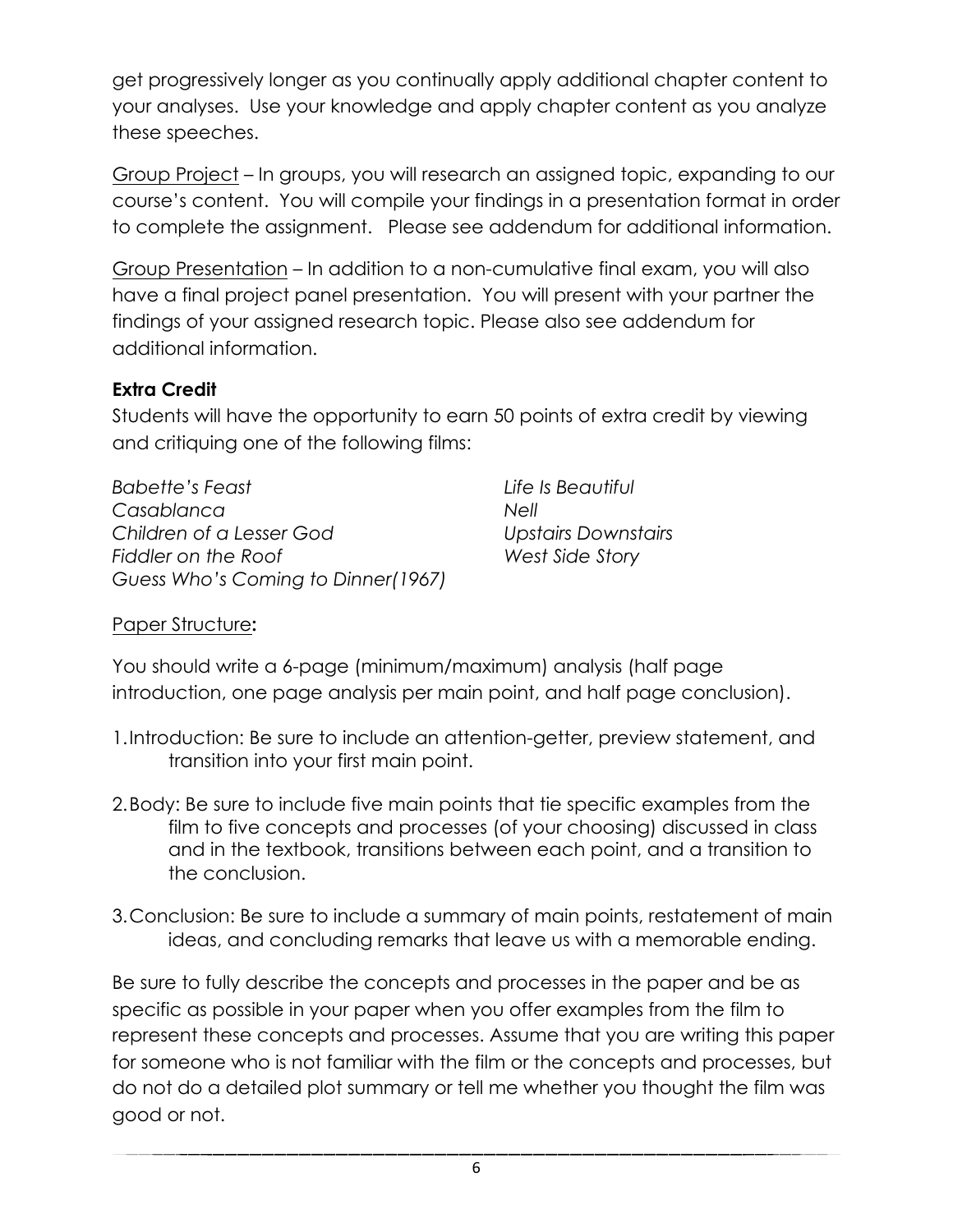### References:

You should use the film and your textbook as sources for this paper. Both sources should be cited in text and cited in an APA style References page at the end of your paper.

### **XI. Classroom Policies**

### **Academic Dishonesty**

The class discusses ethics in public speaking. We will cover this subject in great detail. All sources must be cited. When students use material from other sources, they must acknowledge this source. Not doing so is called plagiarism, which means using – without giving credit – the ideas or expressions of another. *American College Dictionary* defines plagiarism as "Copying or imitating the language, ideas, and thoughts of another and passing off the same as one's original work." This includes oral or written use of quotations without citation, extensive paraphrasing of others' ideas without citation, or using the outline of another person's work without citation. Failure to cite a source either orally on paper will result in a failing grade, and may be cause for dismissal from the class and/or college. Any student caught cheating will be dismissed from class. It is the intent of Ranger College to promote a spirit of complete honesty and a high standard of integrity. The attempt of students to present as their own any work they have not honestly performed is regarded by the faculty and administration as a serious offense. Do not allow your work to be copied in whole or in part by another student. Do not work as a group on any individual projects. Any work you turn in must be your original work only, created specifically for this class only.

### **Student Behavior Policy**

Students are expected to take responsibility in helping to maintain an environment that is conducive to learning. In order to assure that all students have the opportunity to benefit from online class time, students are prohibited from making offensive remarks or engaging in other forms of distracting communication. Inappropriate communication will result in you being asked to leave the class, allotting you an absence for the class session. Adult behavior is expected during class. Derogatory, inflammatory, or any type of offensive language will **not** be permitted under any circumstances. Additionally, offensive language of any type will not be permitted and may be cause for dismissal from the class.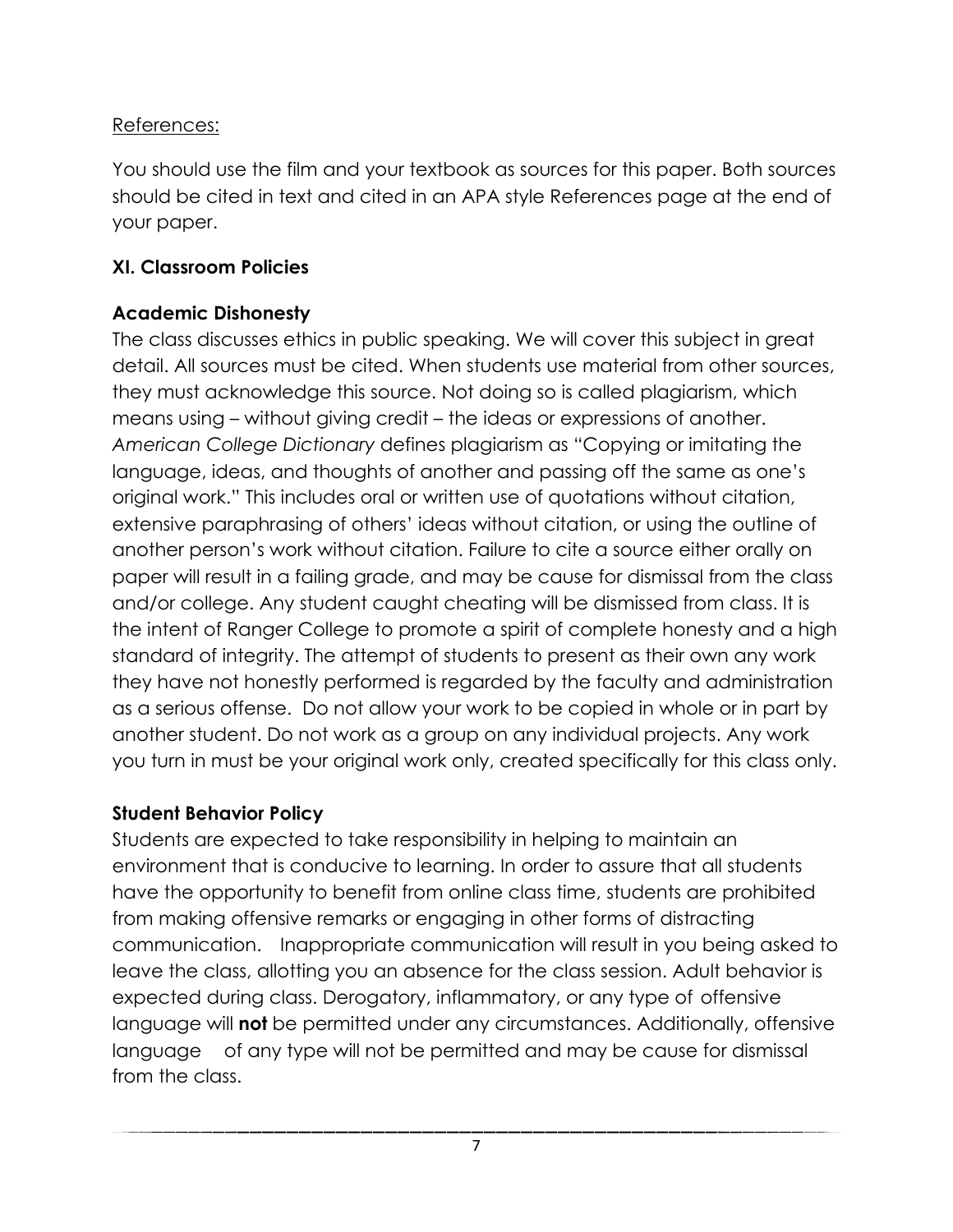### **Available Support Services**

Ranger Help Desk: helpdesk@rangercollege.edu

### **Non-Discrimination Statement**

Admission, employment, and program policies of Ranger College are nondiscriminatory with regard to race, creed, color, sex, age, disability, and national origin.

### **Absences**

Weekly Course: Missing one class session is the equivalent to missing one ENTIRE WEEK of class. Due to the nature of our class together, it is possible to lose an entire letter grade per absence. Please note that after THREE (3) absences, you will automatically receive a FAILING grade.

Semi-Weekly Course: After six (6) absences, you will automatically receive a failing grade. Excessive absences will result in being dropped form the course.

#### **Late Consequences**

Assignments submitted after the deadline may be reviewed by the instructor at the student's request, but will earn a grade of zero for the assignment. Exceptions can be made for students with documented illnesses, jury summons, or funeral note.

#### *LIFE HAPPNES CLAUSE*

*Because there are times in life when we are snowballed by the unexpected, for ONE assignment you may utilize the LIFE HAPPENS CLAUSE. You may turn in the late assignment up to one week after its deadline. No questions will be asked, but you must clear this with me before just randomly emailing me the work. I fully expect an email that contains 1) a statement that you are utilizing your oneand-only "Life Happens" to make-up for this assignment; 2) a description of the work you're turning in; 3) an attachment in Word/PDF that follows the guidelines listed above; and that 4) you use proper email etiquette.* 

#### **XII. Safety**

Campus building occupants are required to evacuate buildings when a fire alarm activates. Alarm activation or announcement requires exiting and assembling outside. Familiarize yourself with all exit doors of each classroom and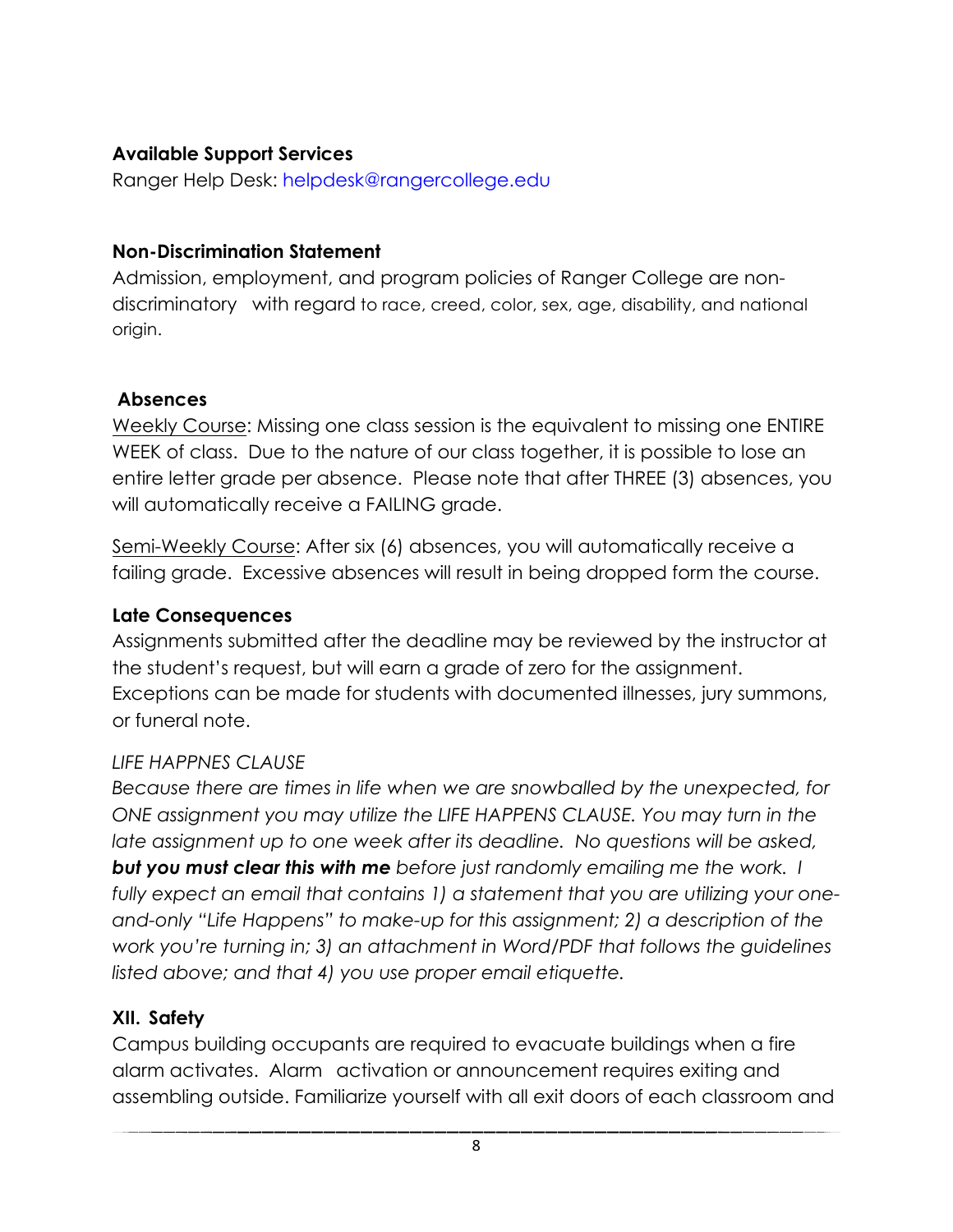building you may occupy while receiving instructions. The nearest exit door may not be the door you used when entering the building. Students requiring evacuation assistance should inform the instructor during the first week of class. In the event of evacuation, follow the faculty's or class instructor's instructions. **Do Not** re-enter a building unless given instructions by the Fire Department, Campus/Local Police, or Fire Prevention Services.

#### **XIII. ADA Statement**

Ranger College provides a variety of services for students with learning and/or physical disabilities. **Students are responsible for making initial contact** with the Ranger College Counselor, Gabe Lewis (glewis@rangercollege.edu**) and bringing any subsequent accommodation recommendation sheet to me**. *It is advisable to make this contact before or immediately after the semester begins*.

#### **XIV. Non-Discrimination Statement**

Admissions, employment, and program policies of Ranger College are nondiscriminatory in regard to race, creed, color, sex, age, disability, and national origin.

| ww.compe.com.com |              |                                                   |                                               |
|------------------|--------------|---------------------------------------------------|-----------------------------------------------|
|                  |              | Fall 2020 Course Schedule - IPC online            |                                               |
| <b>Dates</b>     | <b>Units</b> | <b>Chapters/Assignments</b>                       | <b>Stuff that's Due</b>                       |
| Week 1           | Units 1      | <b>Review Syllabus;</b>                           | Syllabus Quiz, Email<br><b>Etiquette Quiz</b> |
|                  |              | Overview: What Is Interpersonal<br>Communication? | Ch. 1 Quiz                                    |
|                  |              |                                                   |                                               |
| Week 2           | Unit 2       | Communicating Identity, part 1                    | Journal Entry #1                              |
|                  |              | Communicating Identity, part 2                    |                                               |
|                  |              |                                                   |                                               |
| Week 3           | Unit 3       | Perception & Emotion, part 1                      | Ch. 2 Quiz                                    |
|                  |              | Perception & Emotion, part 2                      |                                               |
|                  |              |                                                   |                                               |
| Week 4           | Unit 3       | Perception & Emotion, part 3                      | Journal Entry #2                              |
|                  |              |                                                   |                                               |
|                  |              |                                                   |                                               |
| Week 5           | Unit 4       | Verbal Communication, part 1                      | Ch. 3 Quiz                                    |
|                  |              | Verbal Communication, part 2                      |                                               |
|                  |              |                                                   |                                               |
| Week 6           | Unit 4       | Listening, part 1                                 | Journal Entry #3                              |
|                  |              |                                                   |                                               |

#### **XV. Course Calendar**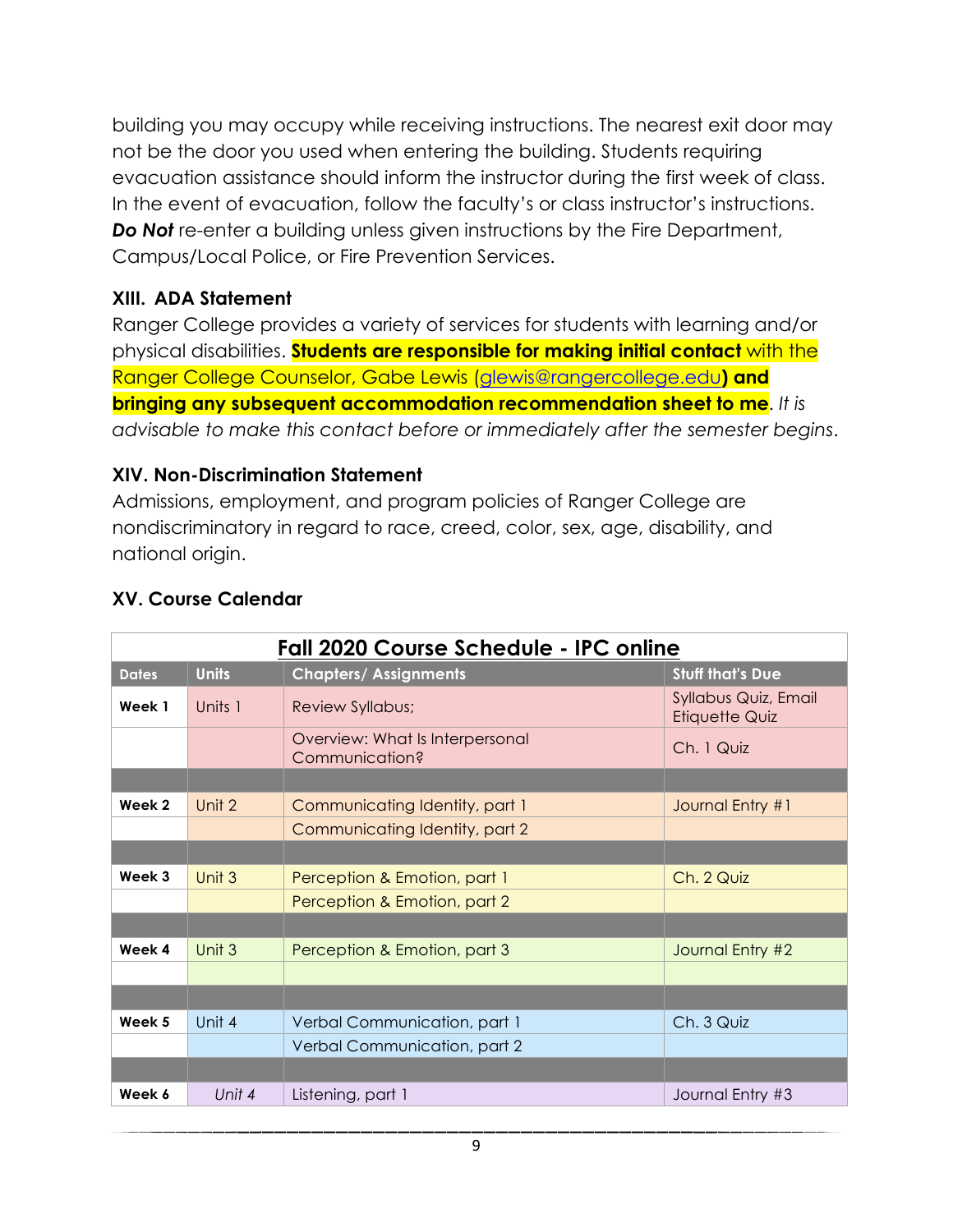|                      |                | Listening, part 2                  |                  |
|----------------------|----------------|------------------------------------|------------------|
|                      |                |                                    |                  |
| Week 7               | Unit 6         | Home Group Projects Due            |                  |
|                      | Unit 7         | MidTerm Exam                       |                  |
|                      |                |                                    |                  |
| Week 8               | Unit 8         | Relationships, part 1              | Ch. 4 quiz       |
| $\ddot{\phantom{1}}$ |                | Relationships, part 2              |                  |
|                      |                |                                    |                  |
| Week 9               | Unit 8         | Social Exchange, part 1            | Journal Entry #4 |
|                      |                | Social Exchange, part 1            |                  |
|                      |                |                                    |                  |
| Week 10              | Unit 9         | <b>Relational Transgressions</b>   | Ch. 5 Quiz       |
|                      |                |                                    |                  |
|                      |                |                                    |                  |
| Week 11              | <b>Unit 10</b> | Intimacy, part 1                   | Journal Entry #6 |
|                      |                | Intimacy, part 2                   |                  |
|                      |                |                                    |                  |
| Week 12              | Unit 11        | Self-Disclosure, part 1            | Ch. 6 Quiz       |
|                      |                | Self-Disclosure, part 2            |                  |
|                      |                |                                    |                  |
| Week 13              | <b>Unit 12</b> | <b>Group Projects Due</b>          | Journal Entry #6 |
|                      |                | <b>Extra Credit Assignment Due</b> |                  |
|                      |                |                                    |                  |
| Week 14              | <b>Unit 13</b> | <b>Final Exam Review</b>           |                  |
|                      | <b>Unit 14</b> | <b>Final Exam</b>                  |                  |
|                      |                |                                    |                  |

#### **XVI. COURSE CONTRACT**

Student Acknowledgement:

BY COMPLETING THE SYLLABUS QUIZ IN THE Welcome Unit, YOU ACKNOWLEDGE THAT YOU HAVE RECEIVED [VIA BLACKBOARD & EMAIL] AND HAVE READ THIS SYLLABUS FOR THE COURSE SPCH 1315, INTRODUCTION TO PUBLIC SPEAKING. YOU FURTHERMORE ACKNOWLEDGE BY COMPLETING SAID QUIZ THAT YOU UNDERSTAND THAT IS IT YOUR REPSONSIBILITY TO ABIDE BY THE GUIDELINES PRESENTED THEREIN, AND THAT FAILURE TO ADHERE TO THESE GUIDELINES WILL BE REFLECTED IN YOUR GRADES.

#### **XVII. Addendum & Templates**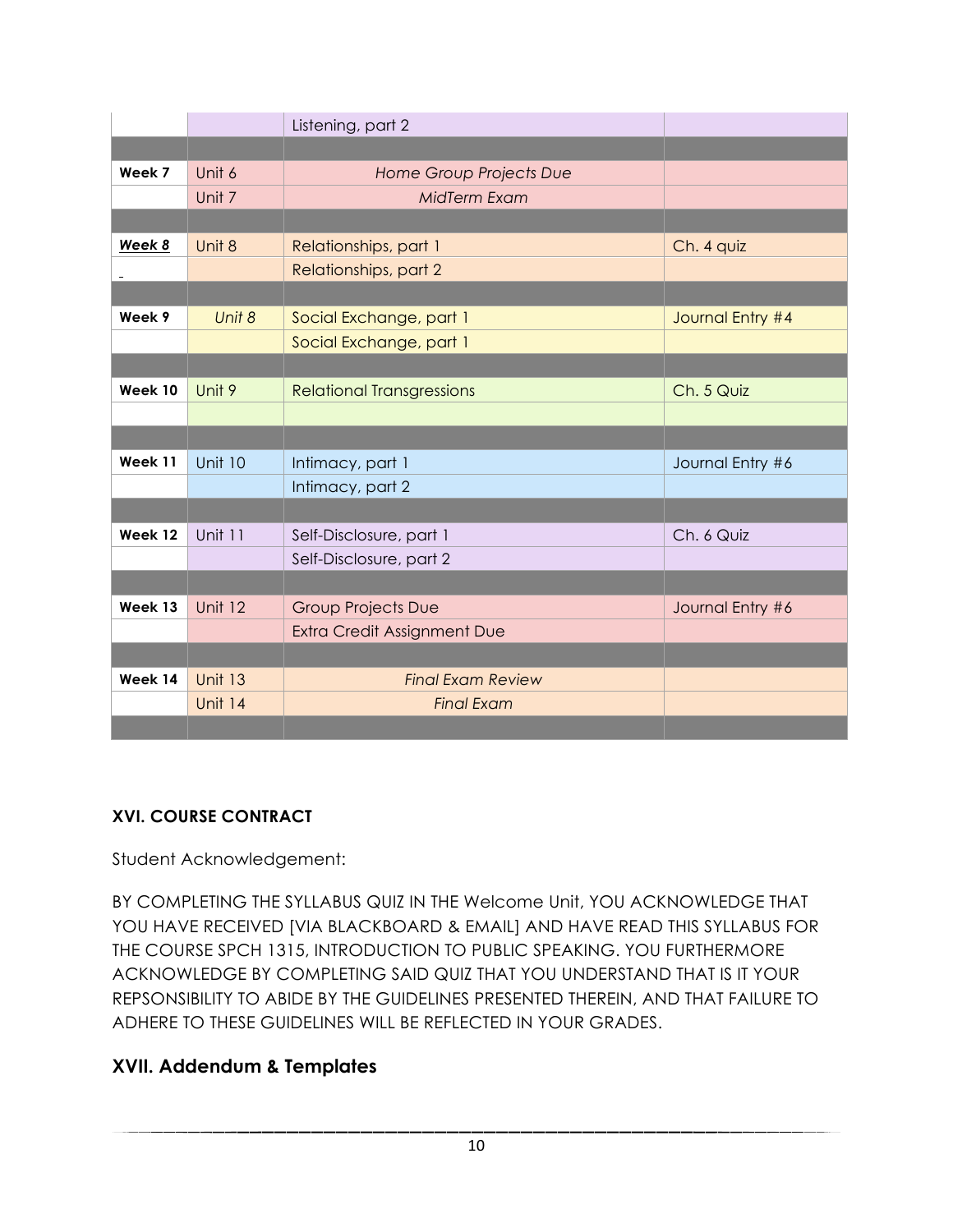#### Home Group Project Guidelines

| <b>Group Members</b> |  |
|----------------------|--|
|                      |  |
| <b>Topic</b>         |  |

Task: to compile and evaluate the research available on a certain topic or issue that you are presenting to your peers.

This research is the prep for a 15-minute, group presentation to enlighten the class about research in your assigned area/theory of communication. The group must collectively review 9 academic journal articles (using EBSCO Host or Google Scholar) related to the assigned topic. Each group member should research and write their fair share of the literature review (approx. 3/ea). As a group, you will need to:

- Define the topic what is your group looking to explore?
- Compose a specific question to guide your group's research
- Find relevant academic journal articles read and take note of the main points, conclusions, strengths, and weaknesses of the research.
- Assess and evaluate Analyze how each source relates to other research within the field, and group sources by theme, topic, or methodology.
- Write your group's thesis statement should contain the overarching focus for your literature review as well as the main supporting points you found in the literature.
- Lastly, **summarize** Briefly state the argument and main points of relevant research

#### Group Presentation Guidelines

In 15 minutes, the best you can do for your audience is highlight three to five broad observations or conclusions about the state of research. Each panel member should have about 5 minutes of talking-time to present their share of the research.

Here are some questions you might address with your observations about your topic of review:

- Are the lines of research diverging and multiplying, or converging and consolidating?
- Has it divided into "factions" or "schools" that define problems, methods, and solutions differently? Or is all research operating under a single paradigm?
- What's the influence and interaction with other fields and disciplines?